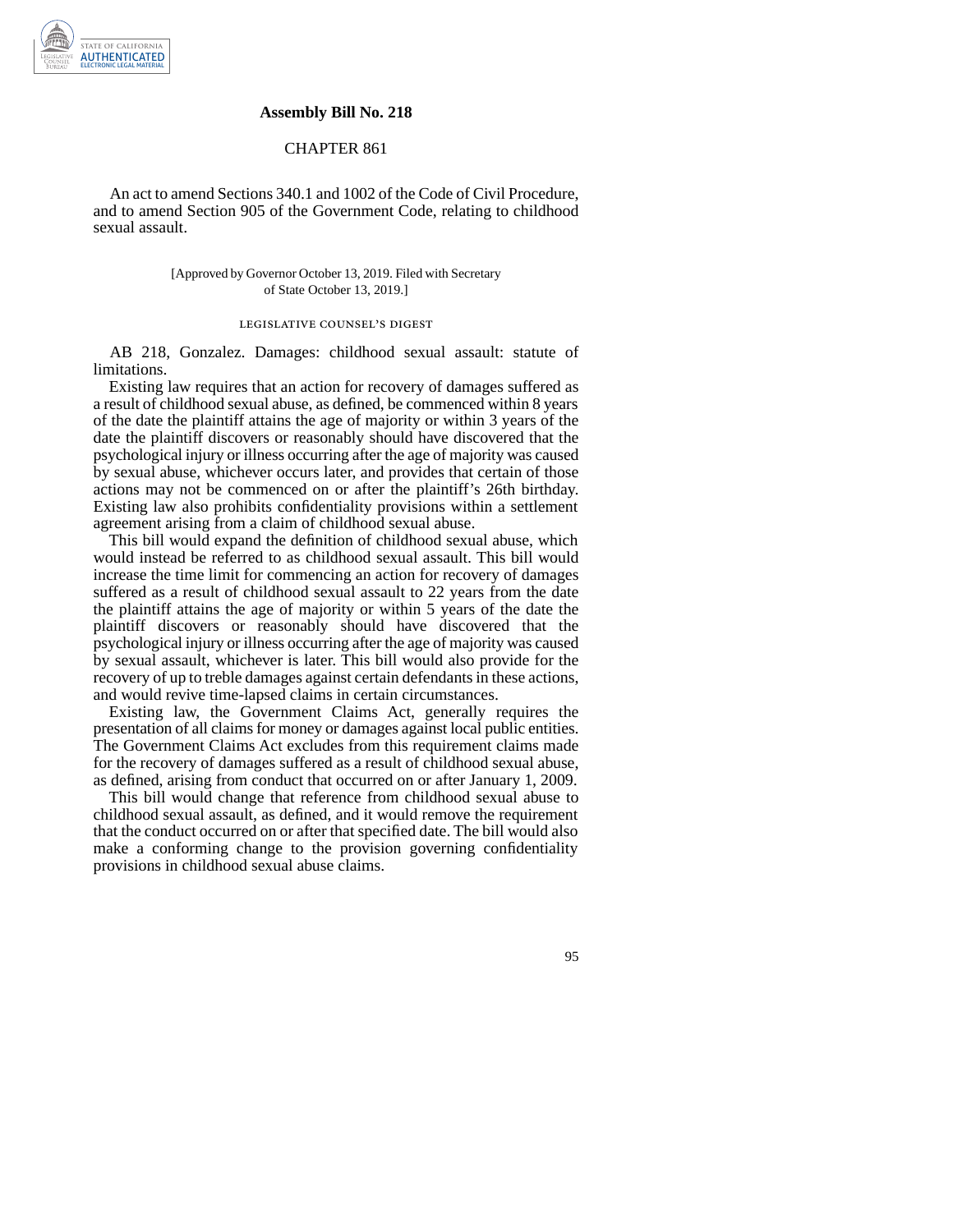## *The people of the State of California do enact as follows:*

SECTION 1. Section 340.1 of the Code of Civil Procedure, as amended by Chapter 423 of the Statutes of 2018, is amended to read:

340.1. (a) In an action for recovery of damages suffered as a result of childhood sexual assault, the time for commencement of the action shall be within 22 years of the date the plaintiff attains the age of majority or within five years of the date the plaintiff discovers or reasonably should have discovered that psychological injury or illness occurring after the age of majority was caused by the sexual assault, whichever period expires later, for any of the following actions:

(1) An action against any person for committing an act of childhood sexual assault.

(2) An action for liability against any person or entity who owed a duty of care to the plaintiff, if a wrongful or negligent act by that person or entity was a legal cause of the childhood sexual assault that resulted in the injury to the plaintiff.

(3) An action for liability against any person or entity if an intentional act by that person or entity was a legal cause of the childhood sexual assault that resulted in the injury to the plaintiff.

(b) (1) In an action described in subdivision (a), a person who is sexually assaulted and proves it was as the result of a cover up may recover up to treble damages against a defendant who is found to have covered up the sexual assault of a minor, unless prohibited by another law.

(2) For purposes of this subdivision, a "cover up" is a concerted effort to hide evidence relating to childhood sexual assault.

(c) An action described in paragraph (2) or (3) of subdivision (a) shall not be commenced on or after the plaintiff's 40th birthday unless the person or entity knew or had reason to know, or was otherwise on notice, of any misconduct that creates a risk of childhood sexual assault by an employee, volunteer, representative, or agent, or the person or entity failed to take reasonable steps or to implement reasonable safeguards to avoid acts of childhood sexual assault. For purposes of this subdivision, providing or requiring counseling is not sufficient, in and of itself, to constitute a reasonable step or reasonable safeguard. Nothing in this subdivision shall be construed to constitute a substantive change in negligence law.

(d) "Childhood sexual assault" as used in this section includes any act committed against the plaintiff that occurred when the plaintiff was under the age of 18 years and that would have been proscribed by Section 266j of the Penal Code; Section 285 of the Penal Code; paragraph (1) or (2) of subdivision (b), or of subdivision (c), of Section 286 of the Penal Code; subdivision (a) or (b) of Section 288 of the Penal Code; paragraph (1) or (2) of subdivision (b), or of subdivision (c), of Section 287 or of former Section 288a of the Penal Code; subdivision (h), (i), or (j) of Section 289 of the Penal Code; any sexual conduct as defined in paragraph (1) of subdivision (d) of Section 311.4 of the Penal Code; Section 647.6 of the Penal Code; or any prior laws of this state of similar effect at the time the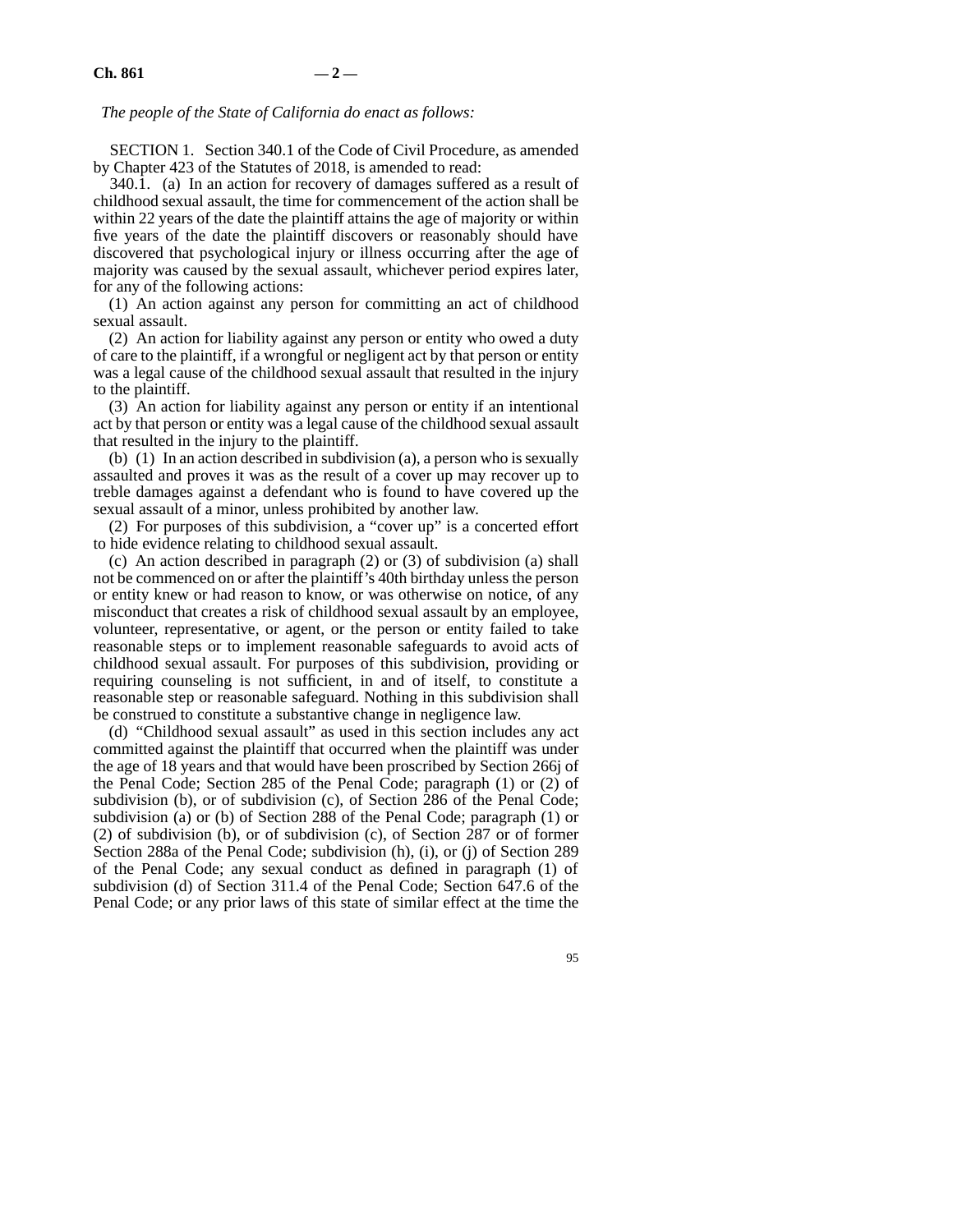act was committed. This subdivision does not limit the availability of causes of action permitted under subdivision (a), including causes of action against persons or entities other than the alleged perpetrator of the abuse.

(e) This section shall not be construed to alter the otherwise applicable burden of proof, as defined in Section 115 of the Evidence Code, that a plaintiff has in a civil action subject to this section.

(f) Every plaintiff 40 years of age or older at the time the action is filed shall file certificates of merit as specified in subdivision (g).

(g) Certificates of merit shall be executed by the attorney for the plaintiff and by a licensed mental health practitioner selected by the plaintiff declaring, respectively, as follows, setting forth the facts which support the declaration:

(1) That the attorney has reviewed the facts of the case, consulted with at least one mental health practitioner who the attorney reasonably believes is knowledgeable of the relevant facts and issues involved in the particular action, and concluded on the basis of that review and consultation that there is reasonable and meritorious cause for the filing of the action.

(2) That the mental health practitioner consulted is licensed to practice and practices in this state and is not a party to the action, that the practitioner is not treating and has not treated the plaintiff, and that the practitioner has interviewed the plaintiff and is knowledgeable of the relevant facts and issues involved in the particular action, and has concluded, on the basis of the practitioner's knowledge of the facts and issues, that in the practitioner's professional opinion there is a reasonable basis to believe that the plaintiff had been subject to childhood sexual abuse.

(3) That the attorney was unable to obtain the consultation required by paragraph (1) because a statute of limitations would impair the action and that the certificates required by paragraphs (1) and (2) could not be obtained before the impairment of the action. If a certificate is executed pursuant to this paragraph, the certificates required by paragraphs (1) and (2) shall be filed within 60 days after filing the complaint.

(h) If certificates are required pursuant to subdivision (f), the attorney for the plaintiff shall execute a separate certificate of merit for each defendant named in the complaint.

(i) In any action subject to subdivision (f), a defendant shall not be served, and the duty to serve a defendant with process does not attach, until the court has reviewed the certificates of merit filed pursuant to subdivision (g) with respect to that defendant, and has found, in camera, based solely on those certificates of merit, that there is reasonable and meritorious cause for the filing of the action against that defendant. At that time, the duty to serve that defendant with process shall attach.

(j) A violation of this section may constitute unprofessional conduct and may be the grounds for discipline against the attorney.

(k) The failure to file certificates in accordance with this section shall be grounds for a demurrer pursuant to Section 430.10 or a motion to strike pursuant to Section 435.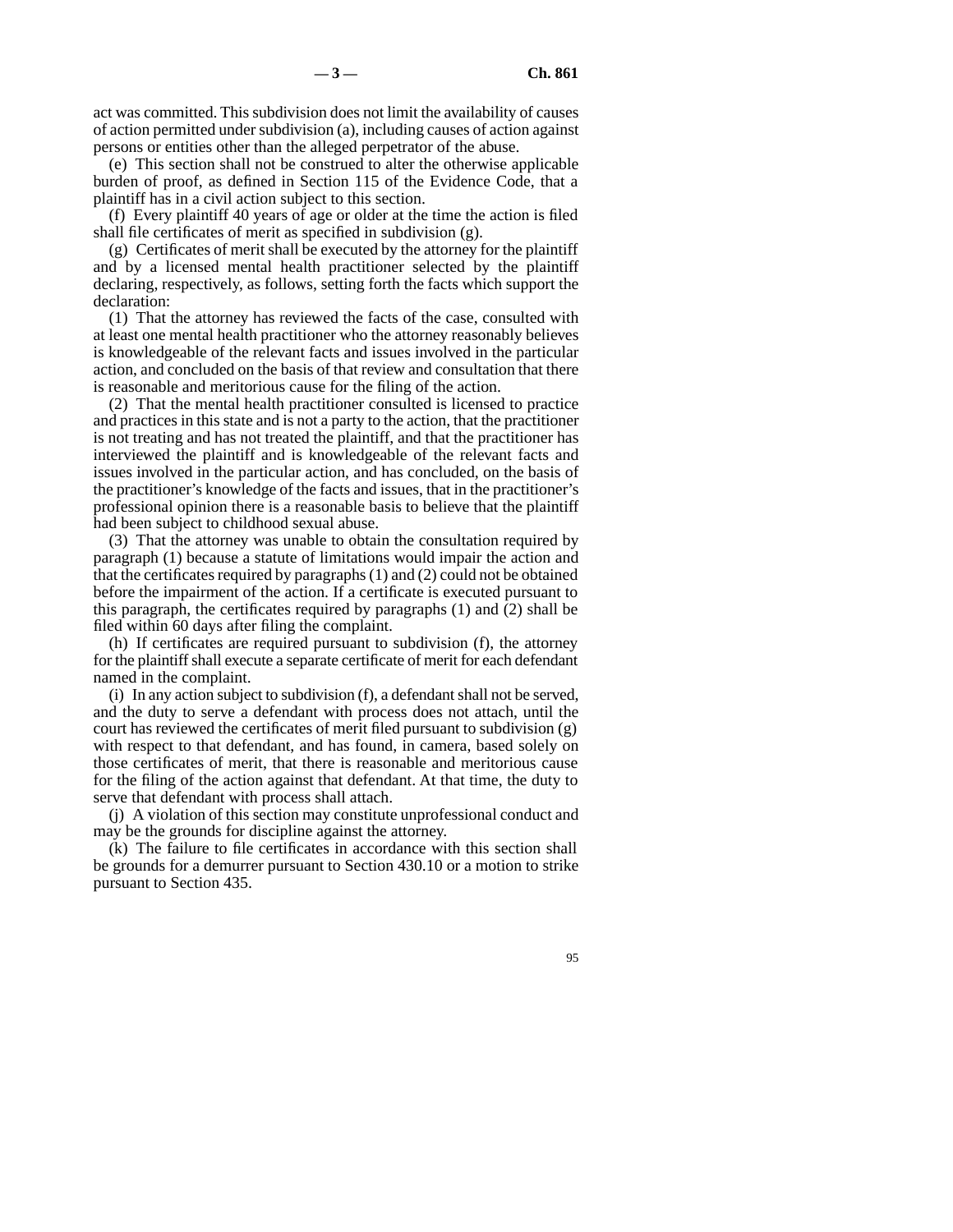(*l*) In any action subject to subdivision (f), a defendant shall be named by "Doe" designation in any pleadings or papers filed in the action until there has been a showing of corroborative fact as to the charging allegations against that defendant.

(m) At any time after the action is filed, the plaintiff may apply to the court for permission to amend the complaint to substitute the name of the defendant or defendants for the fictitious designation, as follows:

(1) The application shall be accompanied by a certificate of corroborative fact executed by the attorney for the plaintiff. The certificate shall declare that the attorney has discovered one or more facts corroborative of one or more of the charging allegations against a defendant or defendants, and shall set forth in clear and concise terms the nature and substance of the corroborative fact. If the corroborative fact is evidenced by the statement of a witness or the contents of a document, the certificate shall declare that the attorney has personal knowledge of the statement of the witness or of the contents of the document, and the identity and location of the witness or document shall be included in the certificate. For purposes of this section, a fact is corroborative of an allegation if it confirms or supports the allegation. The opinion of any mental health practitioner concerning the plaintiff shall not constitute a corroborative fact for purposes of this section.

(2) If the application to name a defendant is made before that defendant's appearance in the action, neither the application nor the certificate of corroborative fact by the attorney shall be served on the defendant or defendants, nor on any other party or their counsel of record.

(3) If the application to name a defendant is made after that defendant's appearance in the action, the application shall be served on all parties and proof of service provided to the court, but the certificate of corroborative fact by the attorney shall not be served on any party or their counsel of record.

(n) The court shall review the application and the certificate of corroborative fact in camera and, based solely on the certificate and any reasonable inferences to be drawn from the certificate, shall, if one or more facts corroborative of one or more of the charging allegations against a defendant has been shown, order that the complaint may be amended to substitute the name of the defendant or defendants.

(o) The court shall keep under seal and confidential from the public and all parties to the litigation, other than the plaintiff, any and all certificates of corroborative fact filed pursuant to subdivision (m).

(p) Upon the favorable conclusion of the litigation with respect to any defendant for whom a certificate of merit was filed or for whom a certificate of merit should have been filed pursuant to this section, the court may, upon the motion of a party or upon the court's own motion, verify compliance with this section by requiring the attorney for the plaintiff who was required by subdivision (g) to execute the certificate to reveal the name, address, and telephone number of the person or persons consulted with pursuant to subdivision (g) that were relied upon by the attorney in preparation of the certificate of merit. The name, address, and telephone number shall be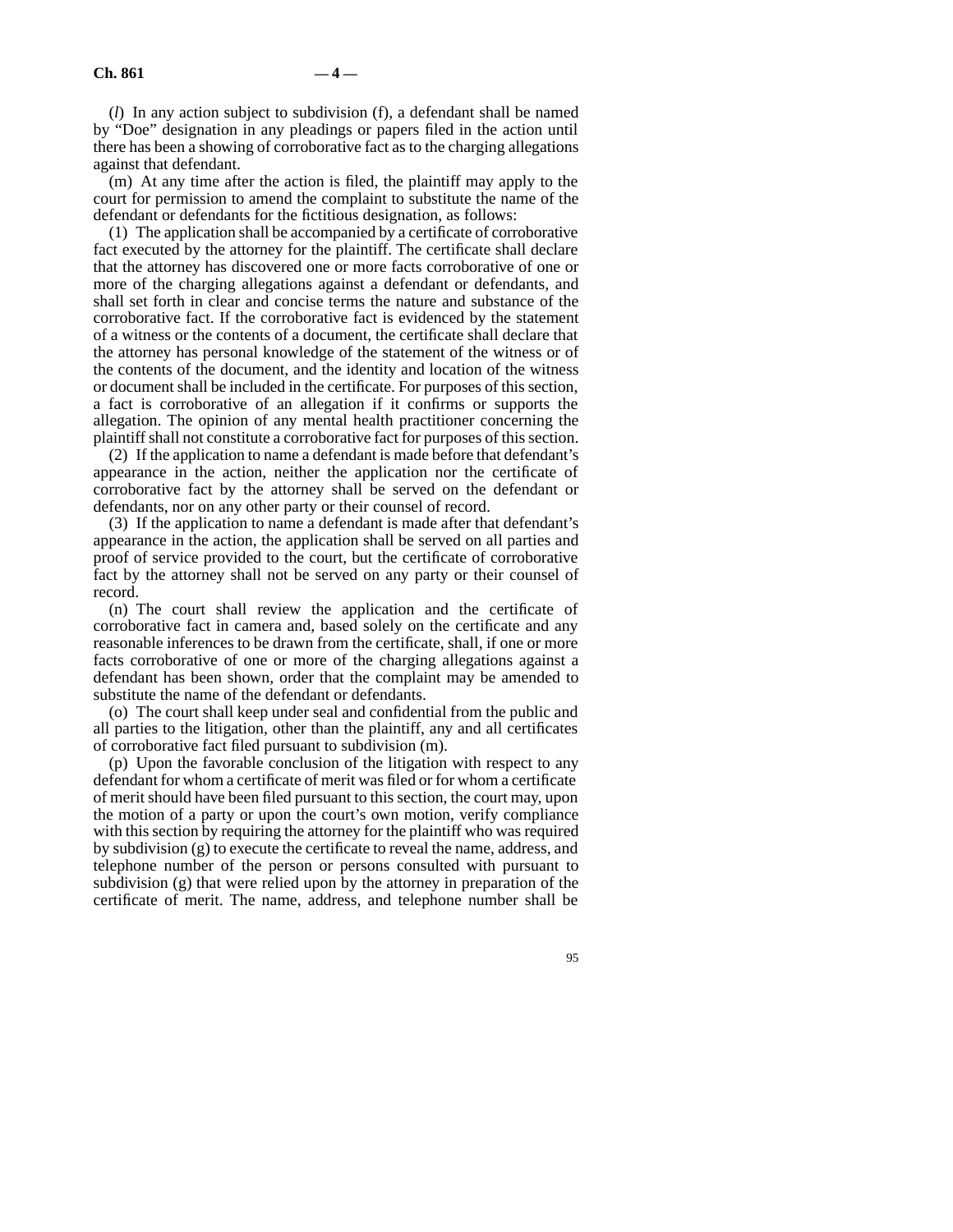disclosed to the trial judge in camera and in the absence of the moving party. If the court finds there has been a failure to comply with this section, the court may order a party, a party's attorney, or both, to pay any reasonable expenses, including attorney's fees, incurred by the defendant for whom a certificate of merit should have been filed.

(q) Notwithstanding any other provision of law, any claim for damages described in paragraphs (1) through (3), inclusive, of subdivision (a) that has not been litigated to finality and that would otherwise be barred as of January 1, 2020, because the applicable statute of limitations, claim presentation deadline, or any other time limit had expired, is revived, and these claims may be commenced within three years of January 1, 2020. A plaintiff shall have the later of the three-year time period under this subdivision or the time period under subdivision (a) as amended by the act that added this subdivision.

(r) The changes made to the time period under subdivision (a) as amended by the act that amended this subdivision in 2019 apply to and revive any action commenced on or after the date of enactment of that act, and to any action filed before the date of enactment, and still pending on that date, including any action or causes of action that would have been barred by the laws in effect before the date of enactment.

SEC. 2. Section 1002 of the Code of Civil Procedure is amended to read: 1002. (a) Notwithstanding any other law, a provision within a settlement

agreement that prevents the disclosure of factual information related to the action is prohibited in any civil action the factual foundation for which establishes a cause of action for civil damages for any of the following:

(1) An act that may be prosecuted as a felony sex offense.

(2) An act of childhood sexual assault, as defined in Section 340.1.

(3) An act of sexual exploitation of a minor, as defined in Section 11165.1 of the Penal Code, or conduct prohibited with respect to a minor pursuant to Section 311.1, 311.5, or 311.6 of the Penal Code.

(4) An act of sexual assault, as defined in paragraphs (1) to (9), inclusive, of subdivision (e) of Section 15610.63 of the Welfare and Institutions Code, against an elder or dependent adult, as defined in Sections 15610.23 and 15610.27 of the Welfare and Institutions Code.

(b) Notwithstanding any other law, in a civil action described in paragraphs (1) to (4), inclusive, of subdivision (a), a court shall not enter, by stipulation or otherwise, an order that restricts the disclosure of information in a manner that conflicts with subdivision (a).

(c) Subdivisions (a) and (b) do not preclude an agreement preventing the disclosure of any medical information or personal identifying information, as defined in subdivision (b) of Section 530.55 of the Penal Code, regarding the victim of the offense listed in subdivision (a) or of any information revealing the nature of the relationship between the victim and the defendant. This subdivision shall not be construed to limit the right of a crime victim to disclose this information.

(d) Except as authorized by subdivision (c), a provision within a settlement agreement that prevents the disclosure of factual information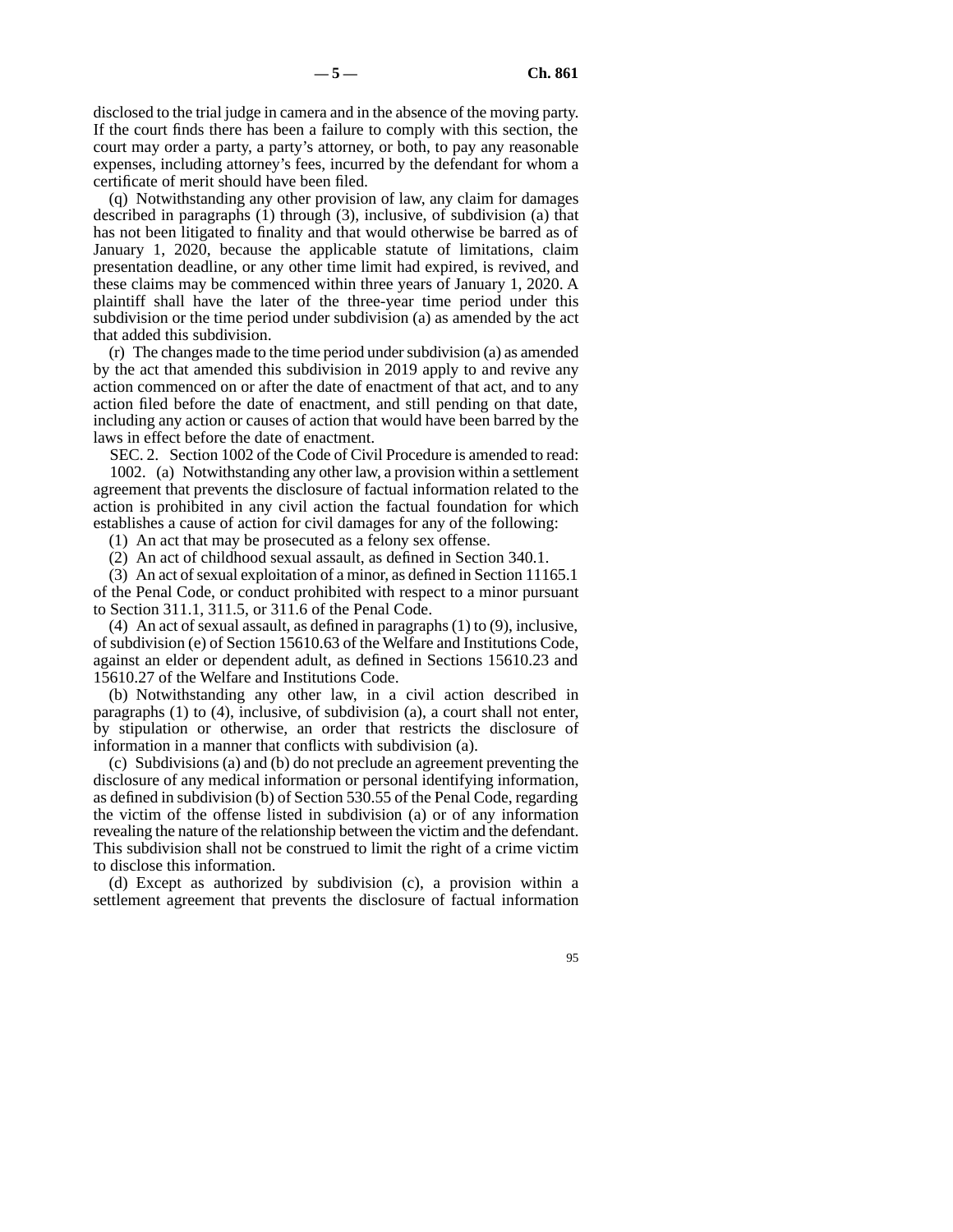related to the action described in subdivision (a) that is entered into on or after January 1, 2017, is void as a matter of law and against public policy.

(e) An attorney's failure to comply with the requirements of this section by demanding that a provision be included in a settlement agreement that prevents the disclosure of factual information related to the action described in subdivision (a) that is not otherwise authorized by subdivision (c) as a condition of settlement, or advising a client to sign an agreement that includes such a provision, may be grounds for professional discipline and the State Bar of California shall investigate and take appropriate action in any such case brought to its attention.

SEC. 3. Section 905 of the Government Code is amended to read:

905. There shall be presented in accordance with Chapter 1 (commencing with Section 900) and Chapter 2 (commencing with Section 910) all claims for money or damages against local public entities except any of the following:

(a) Claims under the Revenue and Taxation Code or other statute prescribing procedures for the refund, rebate, exemption, cancellation, amendment, modification, or adjustment of any tax, assessment, fee, or charge or any portion of the charge, or of any penalties, costs, or related charges.

(b) Claims in connection with which the filing of a notice of lien, statement of claim, or stop notice is required under any law relating to liens of mechanics, laborers, or materialmen.

(c) Claims by public employees for fees, salaries, wages, mileage, or other expenses and allowances.

(d) Claims for which the workers' compensation authorized by Division 4 (commencing with Section 3200) of the Labor Code is the exclusive remedy.

(e) Applications or claims for any form of public assistance under the Welfare and Institutions Code or other provisions of law relating to public assistance programs, and claims for goods, services, provisions, or other assistance rendered for or on behalf of any recipient of any form of public assistance.

(f) Applications or claims for money or benefits under any public retirement or pension system.

(g) Claims for principal or interest upon any bonds, notes, warrants, or other evidences of indebtedness.

(h) Claims that relate to a special assessment constituting a specific lien against the property assessed and that are payable from the proceeds of the assessment, by offset of a claim for damages against it or by delivery of any warrant or bonds representing it.

(i) Claims by the state or by a state department or agency or by another local public entity or by a judicial branch entity.

(j) Claims arising under any provision of the Unemployment Insurance Code, including, but not limited to, claims for money or benefits, or for refunds or credits of employer or worker contributions, penalties, or interest,